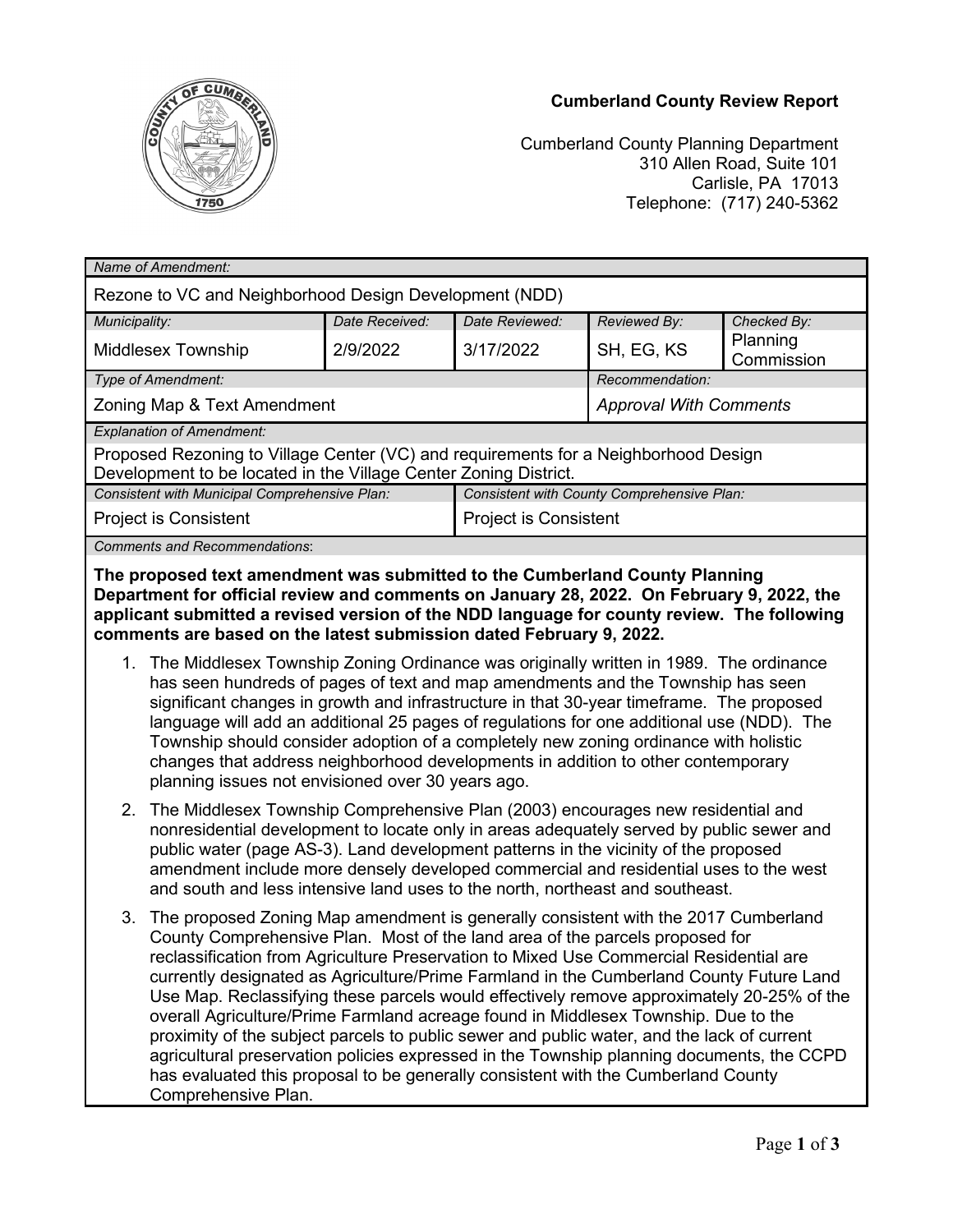A portion of the acreage proposed for rezoning is currently designated as Traditional Neighborhood in the Cumberland County Comprehensive Plan FLU Map. The plan encourages municipalities to allow for mixed land uses in these areas, with small scale service-oriented businesses to serve residents located nearby. These mixed land uses better support alternative modes of transportation and create lively activity centers.

- 4. The Cumberland County Comprehensive Plan supports a variety of housing types and encourages plans and regulations providing for all types of residential uses (Grow Page 10). In addition, the plan recommends directing growth toward existing developed areas. (Grow Goal 4, Objective 1 Strategy A). The proposed text amendment will support a variety of types of residential units and opportunities for greater flexibility in design in an area served by public water and public sewer.
- 5. Section 14.63.B.1-Interpretation and Application (page 6). In the event of a conflict between Section 14.63 and either the zoning ordinance or the SLDO, Section 14.63 shall prevail.
	- a. Section 14.63.H-Driveway and access drive standards (page 18). Driveway and access drive standards are established in Section 14.12 and 14.15 of the zoning ordinance. Where else will the proposed language apply? The proposed language is written for a specific development proposal and not for the Township vision. The Township should consider a downtown, or neighborhood zoning district in a new zoning ordinance.
	- b. Several requirements in the proposed text indicate that the provisions in the SLDO do not apply to the NDD. This language is not typically found in a zoning ordinance. The Township should consider amending the SLDO or suggesting waiver requests for the project. The zoning ordinance should not control the SLDO. In addition, profiles and drawings should not be considered in a zoning ordinance. The SLDO includes requirements for street design. The proposed drawings for the NDD should be removed from the proposed language.
		- 1) Section 14.63.M.3-Recreation Land (page 22). The SLDO specifies that open space land dedication should be for the public and be suitable for development as a particular type of park or recreation area (SLDO Section 710.A.1). Stormwater management areas may not meet the requirements. However, open space areas within a NDD count toward the recreation dedication requirements.
		- 2) Section 14.63.N-Street and Alley Standards (page 23). See Section 703 of the SLDO, except as follows… The proposed language includes 12 SLDO requirements for streets and alleys do not apply to a NDD.
		- 3) Section 14.63.R-Site Lighting Standards (page 27). Street lighting in a NDD will be placed in the yard by the developer and be privately owned and maintained. Street lighting is required within the rights-of-way in the SLDO.
- 6. Section 14.63.C.6-Required Dwelling Mix (page 9). This Section requires varied dwelling unit types in a proposed NDD. The language should be revised to require the dwelling unit types to be mixed throughout the development rather than segregated into clusters of similar units.
- 7. Section 14.63.F.2.B-On-street parking (page 16). Township staff may be required to track which on-street parking spaces are counted for specific uses in the NDD. The Township should verify that on-street parking will be managed by the staff.
- 8. Section 14.63.I-Sign Standards (page 18). Requirements for changeable message signs, residential development/neighborhood signs and on-site directional signs are found in Section 14.16 of the zoning ordinance.